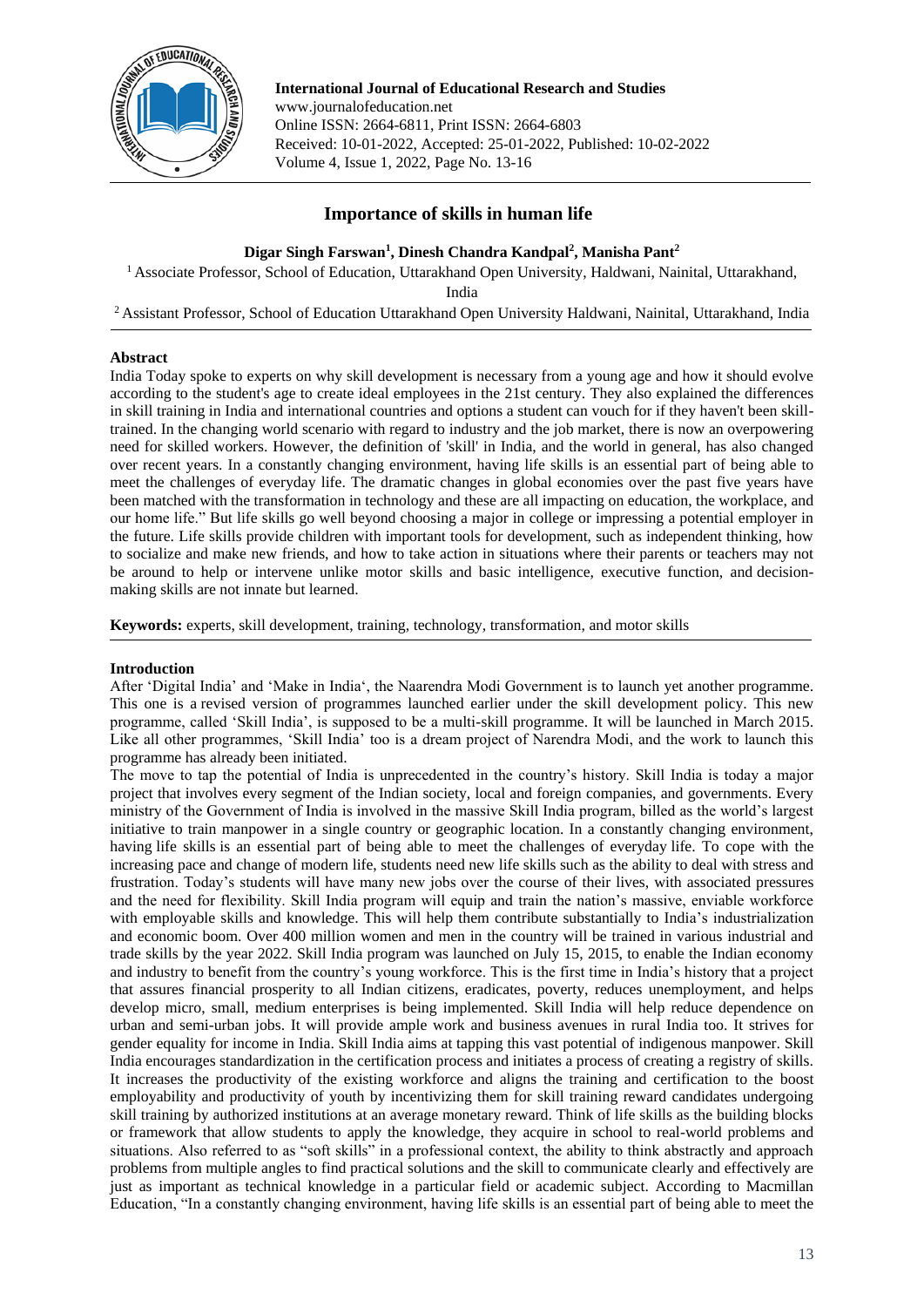challenges of everyday life. The dramatic changes in global economies over the past five years have been matched with the transformation in technology and these are all impacting on education, the workplace, and our home life." But life skills go well beyond choosing a major in college or impressing a potential employer in the future. Life skills provide children with important tools for development, such as independent thinking, how to socialize and make new friends, and how to take action in situations where their parents or teachers may not be around to help or intervene (dealing with a bully or personal insecurities and fears, for example.) Unlike motor skills and basic intelligence, executive function and decision-making skills are not innate but learned. Building life skills is essentially an exercise in helping children develop sound judgment and good habits for long-term stability, wellness, and success.

## **Objectives of 'skill India'**

The main goal is to create opportunities, space and scope for the development of the talents of the Indian youth and to develop more of those sectors which have already been put under skill development for the last so many years and also to identify new sectors for skill development. The new programme aims at providing training and skill development to 500 million youth of our country by 2020, covering each and every village. Various schemes are also proposed to achieve this objective.

#### **Importance of Life Skills**

Parents can take an active role in teaching life-skills at home with projects that provide real-world examples and lessons in decision making and problem-solving. They can be as simple as assigning household chores and budgeting exercises through an allowance or volunteering in the community. Fun and simple-to-organize activities, like game nights (or afternoons) with family and friends with an educational focus that also encourages working in teams, can help to build social and interpersonal skills. In addition to brushing their own teeth and learning how to tie their shoes and get dressed, young children should know what to do in common situations as well as emergencies. The benefits of reading to young children and fostering a reading habit early in a child's life are hard to overstate. From building and strengthening vocabulary and language skills to aiding with creative thinking, reading is one of the easiest and best activities available to teach children a range of new skills. Exposes children to diversity and differing perspectives and situations than their own the acquisition of problem-solving and reasoning abilities is a fluid and ongoing process, and working with children early in their development to lay the framework with examples that they can understand and apply on their own is a good place to start. If you would like your child's education to include more life skills, consider enrolling them in a public school at home via online learning. As your child's Learning Coach you can ensure a well-rounded education that you can supplement with plenty of real-world skills! The emphasis is to skill the youths in such a way so that they get employment and also improve entrepreneurship. It provides training, support and guidance for all occupations that were of traditional type like carpenters, cobblers, welders, blacksmiths, masons, nurses, tailors, weavers, etc. More emphasis will be given on new areas like real estate, construction, transportation, textile, gem industry, jewelry designing, banking, tourism, and various other sectors, where skill development is inadequate or nil. The training programs would be on the lines of international level so that the youths of our country can not only meet the domestic demands but also of other countries like the US, Japan, China, Germany, Russia and those in the West Asia. Another remarkable feature of the 'Skill India' programme would be to create a hallmark called 'Rural India Skill', so as to standardize and certify the training process. Tailor-made, needbased programmes would be initiated for specific age groups which can be like language and communication skills, life and positive thinking skills, personality development skills, management skills, behavioral skills, including job and employability skills. The course methodology of 'Skill India' would be innovative, which would include games, group discussions, brainstorming sessions, practical experiences, case studies, etc. Most individuals do not think of the need for being aware of 'self' and most often, we do not pay attention to understanding our own strengths and weakness and the opportunities available and ahead of us. This sometimes results in low self-esteem, inability to handle pressures at work and in personal lives, eventually ending up in Depression. UNICEF defines life skills as "a behavior changes or behavior development approach designed to address a balance of three areas: knowledge, attitude, and skills". Life skills are "the abilities for adaptive and positive behavior that enable the individuals to deal effectively with the demands and challenges of everyday life. It is applicable for everyone, who would like to be most successful in his career and look for a quality personal life. Ideally, if these skills are given from school age, the effect will be seen when the individual is ready to take decisions related to their choice of career and accordingly the selection of courses, be it professional or otherwise. Sometimes we are baffled by indecisive situations and finding answers become a herculean task. In such tricky situations, life skills help to bridge the gap.

#### **Categories of Life Skills**

Growing up, we develop a variety of skills in different fields. As children, our parents encourage us to develop artistic skills to improve our creativity. As we grow older, we learn about skills that can help during our education. Then in adulthood, for our career growth, we understand the importance of life skills education. But by the time we reach there, we realize that we have never paid attention to soft skills needed for our personal and career development.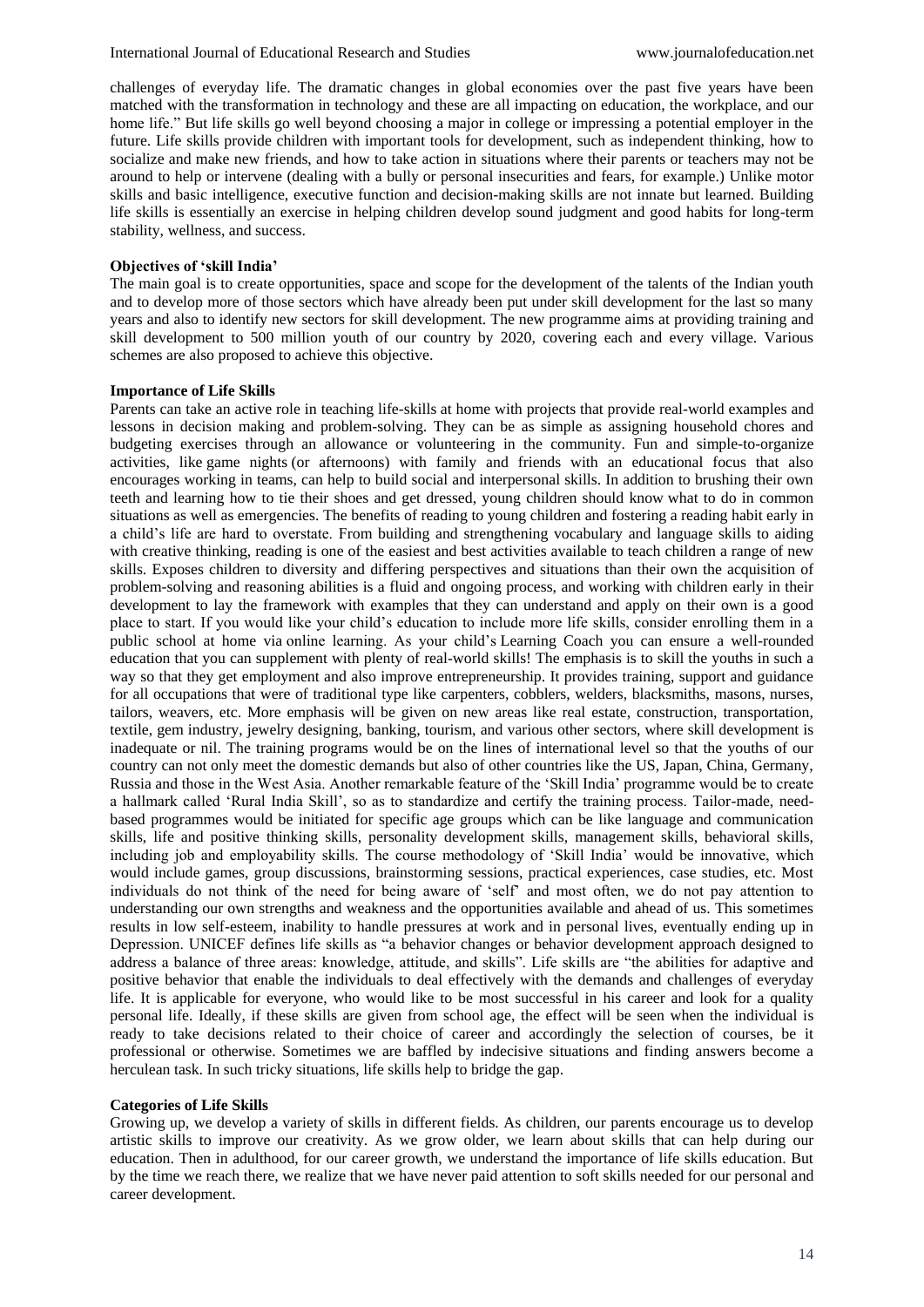Unfortunately, this is the case with a majority of people around the world. Our education system relies heavily on textbook-style education rather than practice-based soft skills education. But, while textbook education is important, the older we grow the more important life skills education becomes in our lives. These skills not only help in career development but also significantly impact our personalities and our personal development. Thus, often the students who study everything by the book tend to not do well in job interviews. This is because, in interviews, companies are not only looking for people who can recite textbook information. They are looking for soft skills that can help the candidate perform better in a professional environment.

## **Thinking Skills**

Self-awareness, critical thinking, problem-solving, decision making, and creative thinking.

## **Social Skills**

Effective Communication, Empathy, and Interpersonal Relationships.

#### **Emotional Skills**

Dealing with Emotions and Coping with stress. A happy and stress-free mind translates to a healthy life.

#### **Personal Skills**

Personal skills are the essential life skills we need to help maintain a healthy body and mind. These skills include many of those on the World Health Organization's list, such as resilience, self-control, and self-awareness. They include skills such as how we recognize, manage and cope with emotions. Our personal skills pages also contain a section on the body, including more on the importance of food, diet, and nutrition, and why and how you should exercise to remain healthy.

#### **Interpersonal Skills**

The second important area of life skills is interpersonal and communication skills. These are the skills that we use to make connections with other people and are therefore an important part of what makes us human.

#### **Communication Skills**

Communication skills are generally seen as a subset of interpersonal skills, as are decision-making and problemsolving, but both are important enough to consider in their own right too.

While life skills may seem common to many people, often they are not appropriately learned by individuals who have experienced traumatic life events such as homelessness, abuse, neglect, poverty, addiction, and more. If we are not shown the proper skills needed for a happy, healthy life throughout childhood and adolescence, we may not develop these skills as an adult. Learning life skills is necessary to optimize your health and wellbeing. The U.S. National Library of Medicine has noted the following as life skills:

- 1. Communication and talking
- 2. Financial awareness and money management
- 3. Domestic tasks such as cooking, washing dishes, doing the laundry and running a household
- 4. Personal self-care such as washing, bathing, cleaning teeth, shaving, combing hair, and getting dressed
- 5. Coping with stress
- 6. Shopping for and eating healthy food
- 7. Knowing the time
- 8. Taking medication
- 9. Using transportation
- 10. Planning for the future

#### **Conclusion**

Being able to manage anger and stress can also be essential life skills. Learning about anger and stress, recognizing what may trigger them, what the symptoms are and how to control or manage such emotions can greatly enhance the quality of our lives. Many people battle with low self-esteem and confidence, which can cause stress and prevent them from reaching their full potential. Our pages Improving Self-Esteem and Building Confidence provide practical ways to overcome these issues. If you learn how to manage your time better, you'll be more equipped to do something useful with it. If you learn to code or to write, you may have a career ahead of you that you can pursue beyond an office. If you build better habits, you can make a lot of difficult tasks easier. These rewards are clearly valuable. That said, they're ultimately not the highest leverage skills that you can nurture in yourself. In fact, the skill that is perhaps the most potent of all is also the most neglected. It's one that we all already engage with, but it's also one that very few us of have truly mastered. It's both easy and difficult at the same time. Mental illness and addiction can make many of these life skills hard tasks to complete. Individuals who are recovering may be given the chance to further develop these life skills via a program of their treatment center. When life skills interventions advocate the integration of autonomy, relatedness, and connectedness, people experience positive psychological development and optimal psychological wellbeing. Developing life skills can also be great for future employment, as you can learn how to work well in a team, understand time and people management, learn how to adapt to distinct roles and flexible working environments,